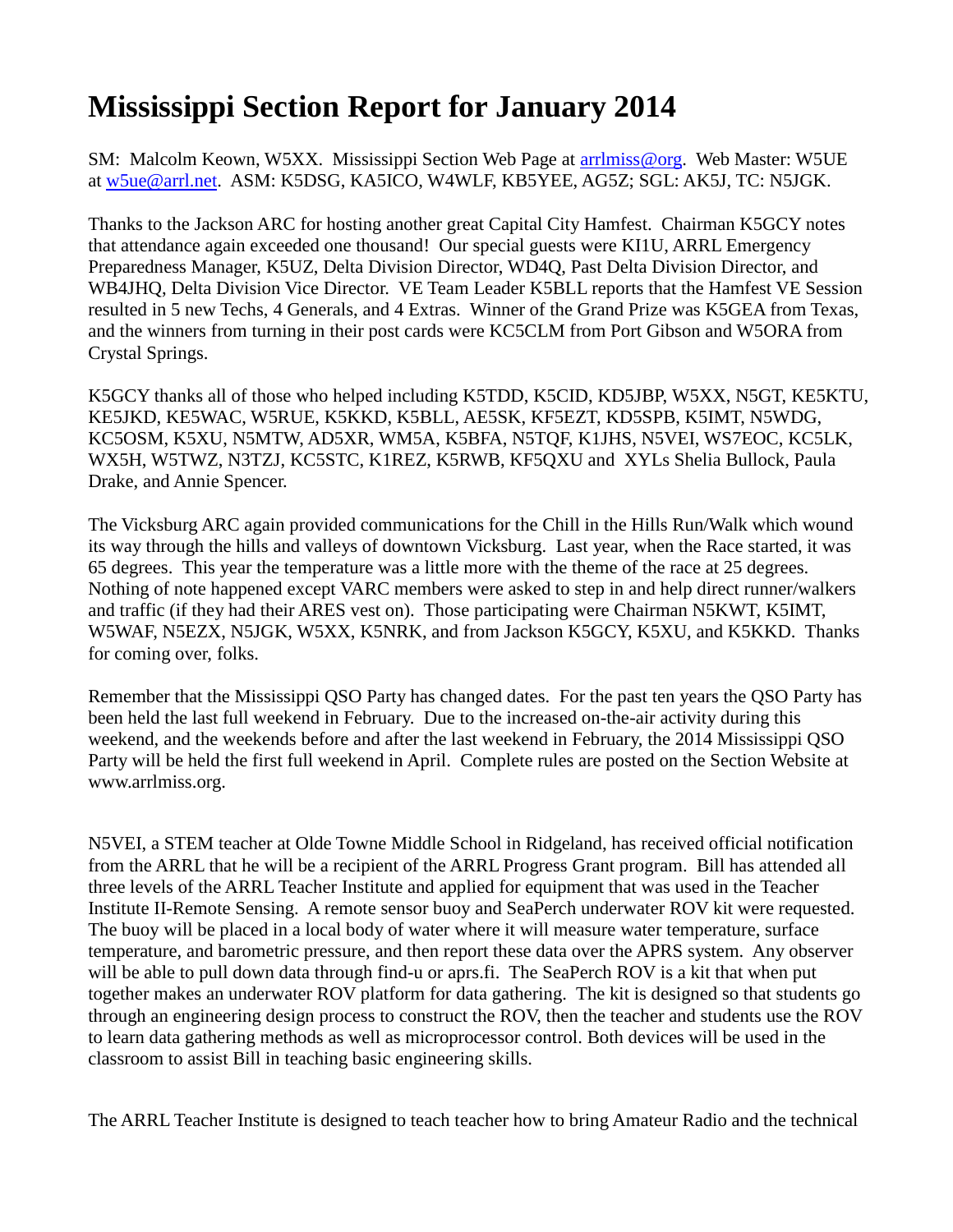skills that Amateur Radio teaches into the classroom in hopes that to increase the number of students getting interested in science, technology, engineering, and math (STEM). More updates will follow, but Bill asks that others interested in the program to monitor the buoy, gather data, and experiment along with us.

DEC K1REZ reports that the Scott County ARES Team is actively working on developing the first county-wide BroadBand Ham Net in the state. Team members have obtained wireless routers which work on Amateur Radio microwave frequencies. They are in the process of obtaining and installing antennas and flashing the routers with firmware which will make them work for their purposes. Their plan is to wirelessly link the computers in their ARES Team members' homes and the computers at their served agencies with each other and with the state EOC at MEMA.

Check out Hints and Kinks on Page 68 of the February QST. Our own W5THT shows how to make an economical oil filled substitute for an expensive vacuum variable capacitor. Pat uses these capacitors in his 600M experimental amplifier.

K4FMH has completed a survey of Delta Division ARRL Members with focus on the demographics of League members; their operating preferences and activity level; local ham club participation; knowledge and use of certain amateur radio technologies, and specific aspects of the ARRL DX Awards Program such as a potential youth category, whether Kosovo should be a new DX entity, and how the time-to-award notifications by the League are functioning. Contact [k4fmh@arrl.net](mailto:k5fmh@arrl.net) regarding a club meeting presentation. The report is available at [http://www.arrldelta.org/2013final.pdf.](http://www.arrldelta.org/2013final.pdf)

EC WX5N reports that the Tishomingo EOC Office is under reconstruction and the TCARC Station is being moved from the nearby E-911 Office to the EOC Office.

K5RDA reports the following election results for the Pearl River ARC: President – N5DOT, VP – KF5YTL, Secretary – KC5EAK, Treasurer – K5RDA, Board Members - KE5WJL, AB6Z, KF5PJZ, KF5POH, K5LGT, and VE Team Leader N5ELI; and for the Alcorn County ARES WB5CON reports: K0RIS, President, WS0Q – VP, and W5JOR - S/T.

Welcome to the following new Hams in Mississippi in January: KG5AAB, William – Brookhaven; KG5AAC, Christopher – Brookhaven; KG5AAQ, James – Lake Comorant; KG5AAR, Garrett – Meridian; KF5ZSI, Chance – Columbus; KF5ZTO, Claude – Utica; KF5ZUO, Karl – Petal; KF5ZUP, Richard – Hattiesburg; KF5ZUQ, David – Monticello; KF5ZUR, Janet – Purvis; KF5ZUS, Thomas – Ocean Springs; KF5ZVU, Patrick – Wiggins; KF5ZWJ, John – Abbeville; KF5ZXV, Jordan – Tupelo; and KF5ZZK, Thomas – Florence;

Also welcome to the following new ARRL Members in January: KE5DIU, Raymond – Petal; KC5IUC, Tim – Iuka; AF5MQ, John – Brandon; KF5MQU, John – Meridian; W5MR, Mike – Ellisville; AF5OQ, Christopher – Port Gibson; KI5PZ, Peter- Kiln; KB5PMP, Dale – Picayune; N5YCV, Janis – Pearl; KF5ZCI, William – Petal; KF5ZJI, Susan – Horn Lake; KF5ZTO, Claude – Utica; KF5ZUR, Janet – Purvis; and KF5ZZK, Tommy – Florence. As of January 31 ARRL Membership in Mississippi was 1,124 up 11 from last month! Thanks to all who promote ARRL Membership!

Congratulations to to the following on their upgrades: KE5HYT, Bryan – Rienzi; KF5PRS, William – Iuka; KF5RGQ, Douglas – Fulton; KF5TTU, Steven – Saltillo; and KF5WBY, Ronald – Oxford.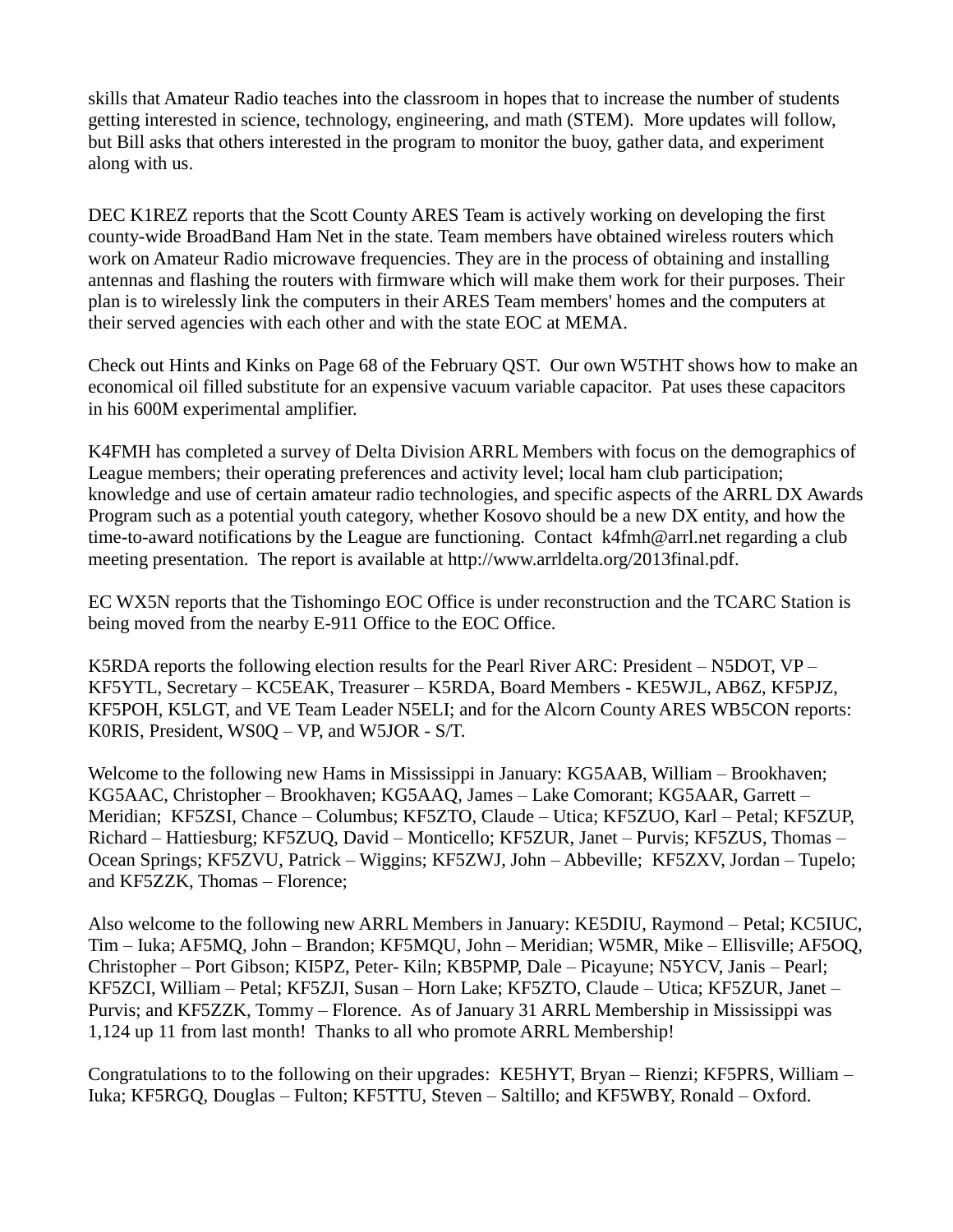And congratulations to N5VEI who was selected to be be an assistant instructor at the Teacher Institute 2 - Remote Sensing Session this summer at ARRL HQ in early July.

Welcome to N9OKV as DEC for the Gulf Coast, N5SP as EC for Lamar County, N5MZ as EC for Forrest County, AE5RI as AEC for Harrison County, K5FV as AEC for Rankin County, and KE5MWD as AEC for Forrest County.

2013 EC Annual Report: KA5ICO (Chickasaw), KC5IIW (Scott), KF5IMA (Lafayette), K5JAW (Delta), N5KDA (Adams), WX5N (Prentiss and Tishomingo), KB5NMB (Itawamba), N9OKV (Harrison), WA5TEF (Lee), KB5ZEA (Attala), and KB0ZTX (Marshall).

2013 EC SET Report: KC5IIW (Scott), WX5N (Prentiss/Tishomingo), KB5NMB (Itawamba), and N9OKV (Harrison).

DEC/EC Monthly Reports for January 2014: WB5CON (NE MS/Alcorn), KB5EZT (Rankin), KC5IIW (Scott), KE5KTU (Hinds), K5MOZ (Jackson), WX5N (Prentiss and Tishomingo), KB5NMB (Itawamba), N9OKV (Harrison), K1REZ (EC MS), WV1Q (Jasper), WA5TEF (Lee), and KE5WJN (Pearl River).

Club Newsletter/Reports (Editor): Hattiesburg ARC (AC5E), Lowndes County ARC (AD5DO), Meridian ARC (W5MAV), Northeast Mississippi ARA (KB5NMB), and the Tishomingo County ARC (KU4WW).

HF Net Reports - sessions/QNI/QTC (Net Manager)

Magnolia Section Net 31/1096/5 (K5DSG) MS Baptist Hams Net 4/29/0 (WF5F) MSPN 31/2555/21 (K5NRK) MS Slow Net 23/46/0 (W3TWD)

VHF Net Reports - sessions/QNI/QTC (Net Manager)

Booneville and Prentiss County Net 4/45/0 (WX5N) Capital Area Em Net 4/80/0 (K5XU) Chickasaw ARA Net 4/79/0 (N5PYQ) Delta ARES Simplex Net 4/22/0 (K5JAW) District 6 HEARS Net 4/23/1 (KF5QLL) Itawamba County ARES Net 5/63/3 (KB5NMB) Jackson ARC Em Net 4/48/0 (N5DU) Jackson County Em Net 27/441/1 (K5MOZ) Magnolia DX Assn Net 4/62/0 (K5OAZ) Metro Jackson ARES Net 4/54/0 (K5GCY) Miss/Lou Em Net 4/25/0 (K5NRK) MS Preparedness Project EN 5/57/0 (WX5H) North MS Storm Chasers and Spotters 4/19/0 (WS0Q) Olive Branch ARC Tech and Info Net 13/122/0 (KD5CKP) Pearl River ARES Net 4/56/0 (KE5WJN)